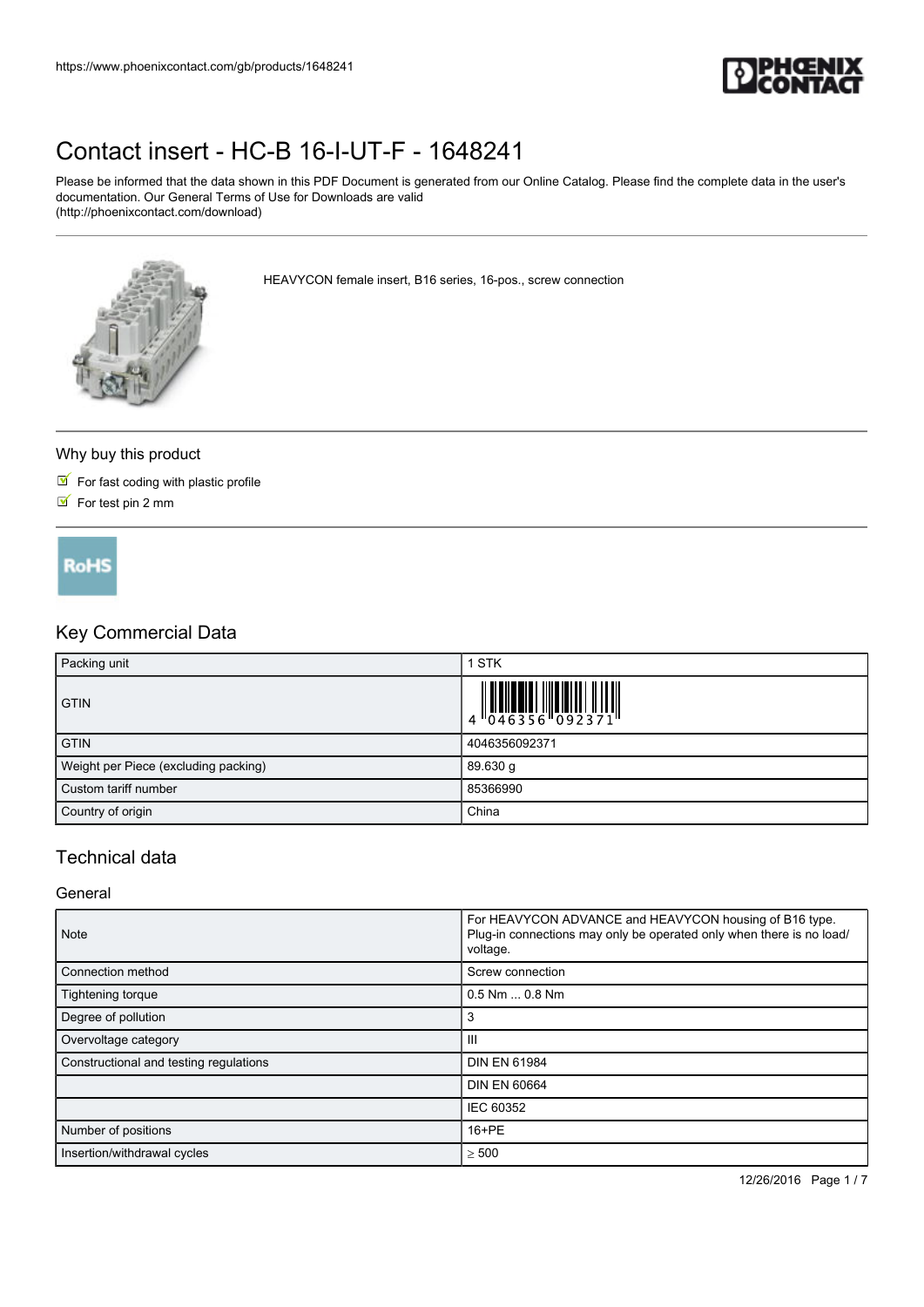

## Technical data

#### General

| Size                                    | <b>B16</b>                                                                                                                               |
|-----------------------------------------|------------------------------------------------------------------------------------------------------------------------------------------|
| Connection in acc. with standard        | IEC / EN                                                                                                                                 |
| Conductor cross section                 | 0.5 mm <sup>2</sup> 2.5 mm <sup>2</sup> (Applies to stranded conductors with ferrules)                                                   |
| Connection cross section AWG            | 2014                                                                                                                                     |
| Stripping length of the individual wire | 8 mm                                                                                                                                     |
| Assembly instructions                   | Coding also using the CP-HC (1686478) coding profiles. HC-B6/ HC-<br>B10for two coding profiles. HC-B16/ HC-B24for four coding profiles. |
| Connection                              | Connectors may only be actuated when there is no load/voltage.                                                                           |
| Ambient conditions                      |                                                                                                                                          |
| Ambient temperature (operation)         | -40 °C  125 °C (including heating up of contacts)                                                                                        |
| Material data                           |                                                                                                                                          |
| Flammability rating according to UL 94  | V <sub>0</sub>                                                                                                                           |
| Contact material                        | Copper alloy                                                                                                                             |
| Contact surface material                | Ag                                                                                                                                       |
| Contact carrier material                | <b>PC</b>                                                                                                                                |
| <b>Electrical characteristics</b>       |                                                                                                                                          |
| Rated voltage (III/3)                   | 500 V                                                                                                                                    |
| Rated surge voltage                     | 6 <sub>kV</sub>                                                                                                                          |
| Rated current                           | 20 A                                                                                                                                     |
| <b>Standards and Regulations</b>        |                                                                                                                                          |
| Connection in acc. with standard        | IEC / EN                                                                                                                                 |
|                                         | <b>CSA</b>                                                                                                                               |
| Constructional and testing regulations  | <b>DIN EN 61984</b>                                                                                                                      |
|                                         | <b>DIN EN 60664</b>                                                                                                                      |
|                                         | <b>IEC 60352</b>                                                                                                                         |
| Flammability rating according to UL 94  | V <sub>0</sub>                                                                                                                           |
| <b>Environmental Product Compliance</b> |                                                                                                                                          |

| China RoHS | I Environmentally friendly use period: unlimited = EFUP-e |
|------------|-----------------------------------------------------------|
|            | I No hazardous substances above threshold values          |

## Drawings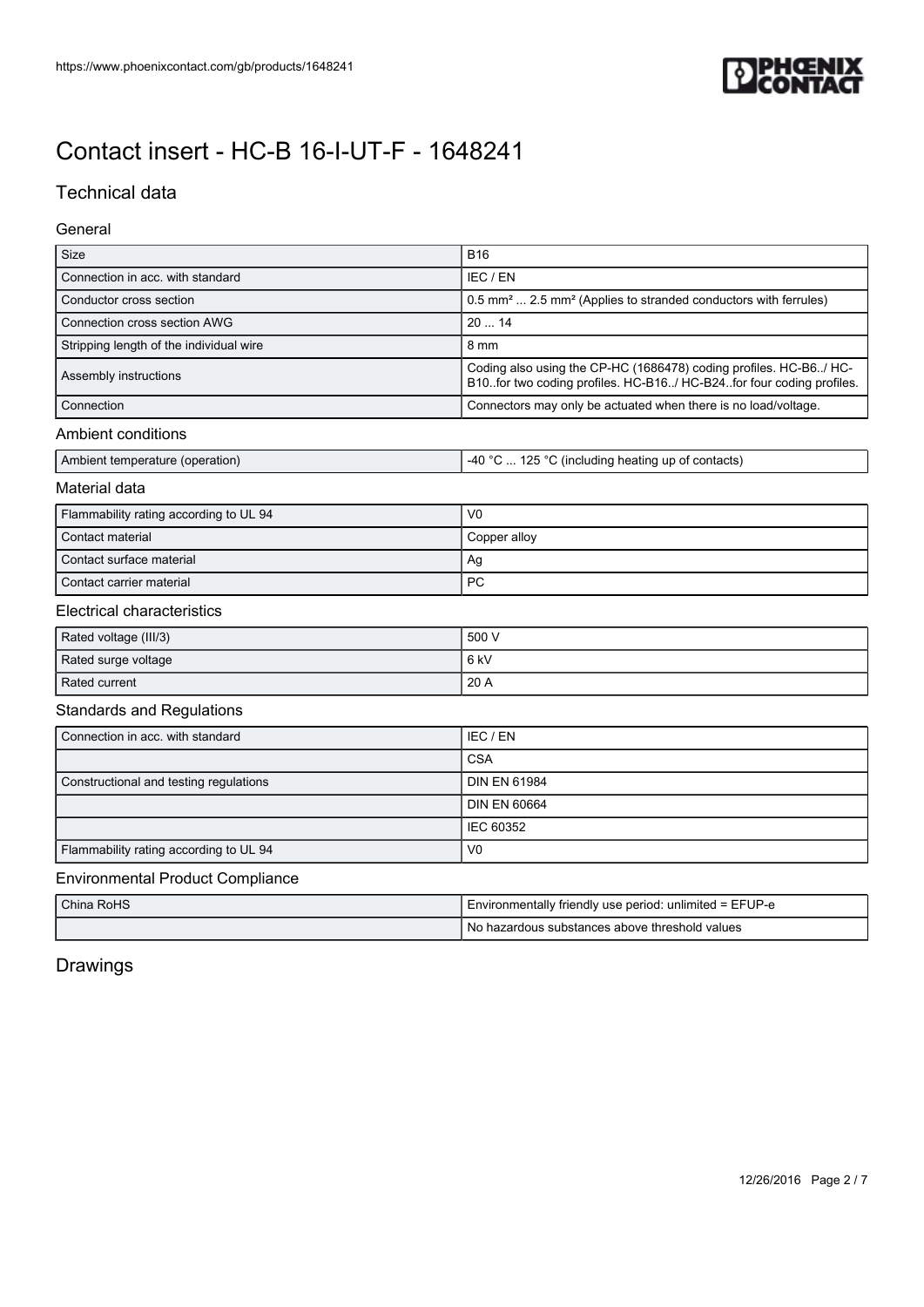

### Schematic diagram











#### Derating diagram

### **Classifications**

| https://www.phoenixcontact.com/gb/products/1648241                                                                                                                                                                                                                                                                                                                               |                                                                                              |  |
|----------------------------------------------------------------------------------------------------------------------------------------------------------------------------------------------------------------------------------------------------------------------------------------------------------------------------------------------------------------------------------|----------------------------------------------------------------------------------------------|--|
| Contact insert - HC-B 16-I-UT-F - 1648241                                                                                                                                                                                                                                                                                                                                        |                                                                                              |  |
| Schematic diagram                                                                                                                                                                                                                                                                                                                                                                | Dimensional drawing                                                                          |  |
| $\bigoplus$<br>1009<br>$\circ$ 10<br>20<br>$\circ$ 11<br>3 O<br>$\circ$ 12<br>4 O<br>$\circ$ 13<br>5 O                                                                                                                                                                                                                                                                           | 83,5<br>34<br>77,5<br>27<br>34,4<br>Œ                                                        |  |
| $\circ$ 14<br>6 O<br>7 0<br>$O$ 15<br>$\circ$ 16<br>8 0<br>Female insert                                                                                                                                                                                                                                                                                                         | 砜                                                                                            |  |
| Connector pin assignment, connection side                                                                                                                                                                                                                                                                                                                                        |                                                                                              |  |
| Diagram<br>32                                                                                                                                                                                                                                                                                                                                                                    | Dimensional drawing<br>82                                                                    |  |
| Operating current [A]<br>28<br>24<br><b>B10</b><br>${\bf 20}$<br><b>B10</b><br>B6<br>$16$<br>B6<br>B24<br>12<br><b>B24</b><br>B16<br>8<br>$= 1.5$ mm <sup>2</sup> $\frac{B16}{1}$<br>$\overline{4}$<br>➊<br>$= 2.5$ mm <sup>2</sup><br>$\bullet$<br>❷<br>V<br>$\mathbf{0}_{\mathbf{0}}^{\mathsf{L}}$<br>40 60 80 100 120 0 20 40 60 80 100 120<br>20<br>Ambient temperature [°C] | 72<br>∣⊕<br>$\frac{5}{20}$<br>$\overline{27}$<br>03,4<br>ı<br>$\overline{\bigoplus}$<br>77,5 |  |
| Derating diagram                                                                                                                                                                                                                                                                                                                                                                 | Mounting cutout when used without housing                                                    |  |
| Classifications                                                                                                                                                                                                                                                                                                                                                                  |                                                                                              |  |
| eCl@ss<br>eCl@ss 4.0                                                                                                                                                                                                                                                                                                                                                             | 272607xx                                                                                     |  |
| eCl@ss 4.1                                                                                                                                                                                                                                                                                                                                                                       | 27260701                                                                                     |  |
| eCl@ss 5.0<br>eCl@ss 5.1                                                                                                                                                                                                                                                                                                                                                         | 27143424<br>27143424                                                                         |  |
| eCl@ss 6.0                                                                                                                                                                                                                                                                                                                                                                       |                                                                                              |  |
|                                                                                                                                                                                                                                                                                                                                                                                  | 27143424                                                                                     |  |
| eCl@ss 7.0<br>eCl@ss 8.0                                                                                                                                                                                                                                                                                                                                                         | 27440209<br>27440205                                                                         |  |

#### ETIM

| <b>ETIM 3.0</b> | EC000438 |
|-----------------|----------|
| <b>ETIM 4.0</b> | EC000438 |
| <b>ETIM 5.0</b> | EC000438 |
| ETIM 6.0        | EC000438 |

### UNSPSC

| UNSPSC 6.01   | 30211923 |
|---------------|----------|
| UNSPSC 7.0901 | 39121522 |
| UNSPSC 11     | 39121522 |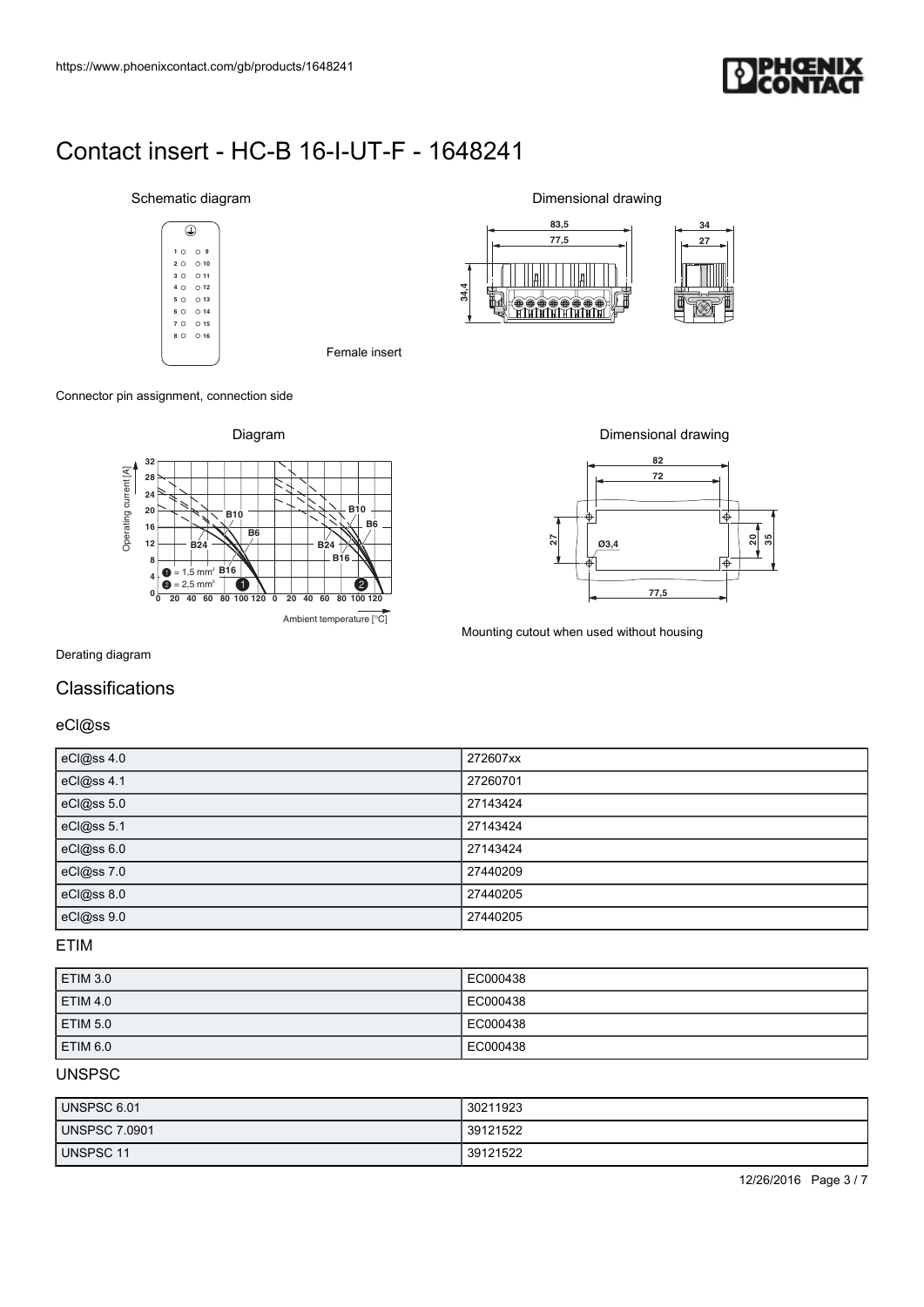

### **Classifications**

#### UNSPSC

|                                                                                                                          |  | 39121522  |                                                                                                                                 |
|--------------------------------------------------------------------------------------------------------------------------|--|-----------|---------------------------------------------------------------------------------------------------------------------------------|
|                                                                                                                          |  | 39121522  |                                                                                                                                 |
|                                                                                                                          |  |           |                                                                                                                                 |
|                                                                                                                          |  |           |                                                                                                                                 |
|                                                                                                                          |  |           |                                                                                                                                 |
|                                                                                                                          |  |           |                                                                                                                                 |
|                                                                                                                          |  |           |                                                                                                                                 |
|                                                                                                                          |  |           |                                                                                                                                 |
| GL                                                                                                                       |  |           | 6196614                                                                                                                         |
|                                                                                                                          |  |           |                                                                                                                                 |
| http://www.csagroup.org/services/testing-<br>013631_6233_01<br><b>SD</b><br>and-certification/certified-product-listing/ |  |           |                                                                                                                                 |
|                                                                                                                          |  |           |                                                                                                                                 |
|                                                                                                                          |  | $22 - 14$ |                                                                                                                                 |
|                                                                                                                          |  | 13 A      |                                                                                                                                 |
|                                                                                                                          |  | 600 V     |                                                                                                                                 |
|                                                                                                                          |  |           |                                                                                                                                 |
|                                                                                                                          |  |           | FILE E 118976                                                                                                                   |
|                                                                                                                          |  |           | http://www.gl-group.com/newbuilding/approvals/index.html<br>http://database.ul.com/cgi-bin/XYV/template/LISEXT/1FRAME/index.htm |

| mm <sup>2</sup> /AWG/kcmil | 14    |
|----------------------------|-------|
| Nominal current IN         | 16 A  |
| Nominal voltage UN         | 600 V |

EAC EAC-Zulassung

### Accessories

Accessories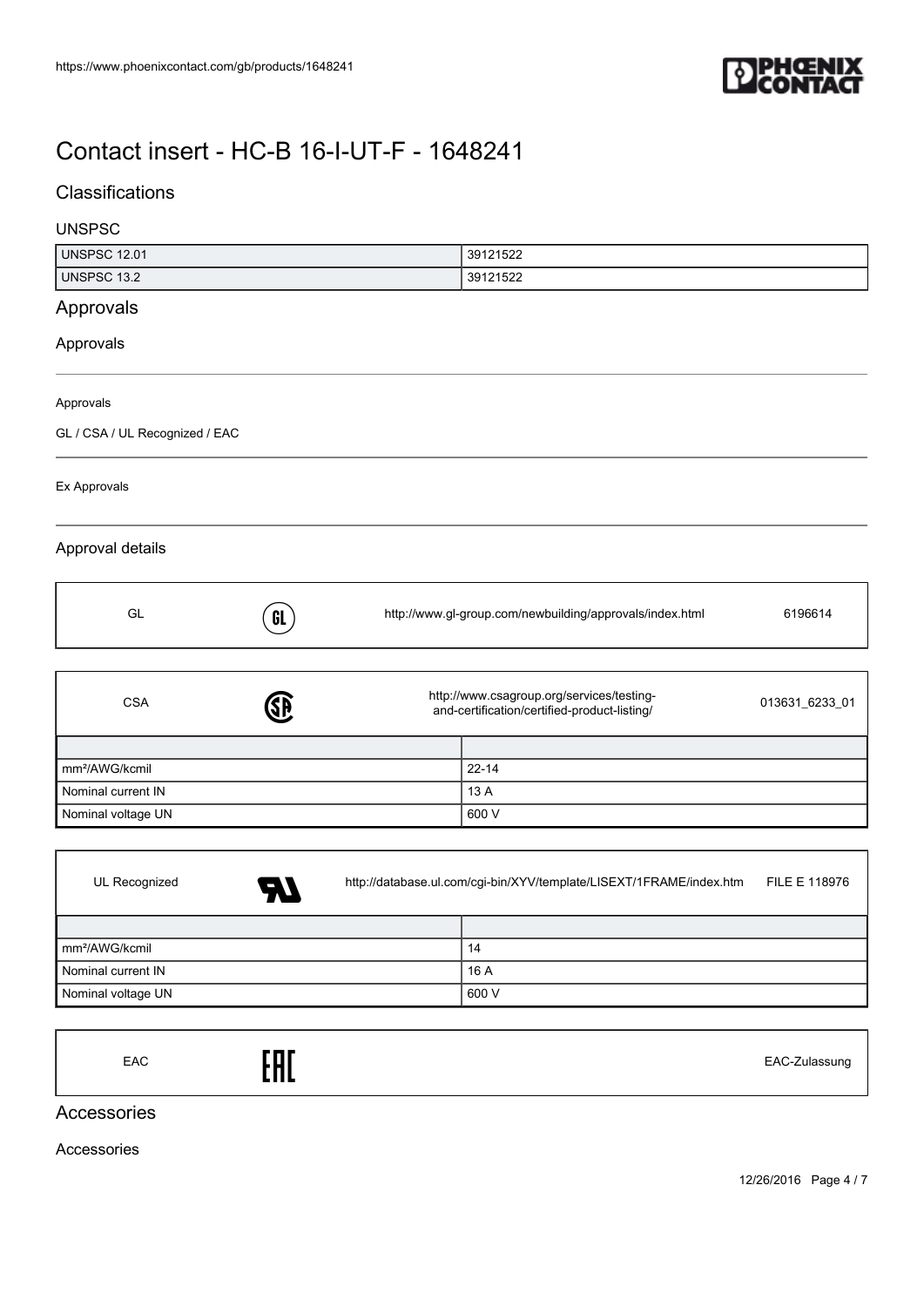

#### Accessories

Adapter plate

[Adapter plate - HC-B 24-ADP-B 16-GY - 1660449](https://www.phoenixcontact.com/gb/products/1660449)



HEAVYCON adapter plate, type B24 on B16, for panel cutouts of type B24, gray

#### Coding element

[Coding profile - CP-HC - 1686478](https://www.phoenixcontact.com/gb/products/1686478)



Coding profile, 4 coding profiles per strip, for insertion in coding keyways

[Coding element - HC-CBU - 1676860](https://www.phoenixcontact.com/gb/products/1676860)



Coding socket for coding up to 16 connectors

[Coding bolt - HC-CB - 1772722](https://www.phoenixcontact.com/gb/products/1772722)



Coding pin, prevents mismating of up to six connectors with an identical number of positions

[Coding element - HC-CST - 1676857](https://www.phoenixcontact.com/gb/products/1676857)



Coding peg for coding up to 16 connectors

Docking frame

12/26/2016 Page 5 / 7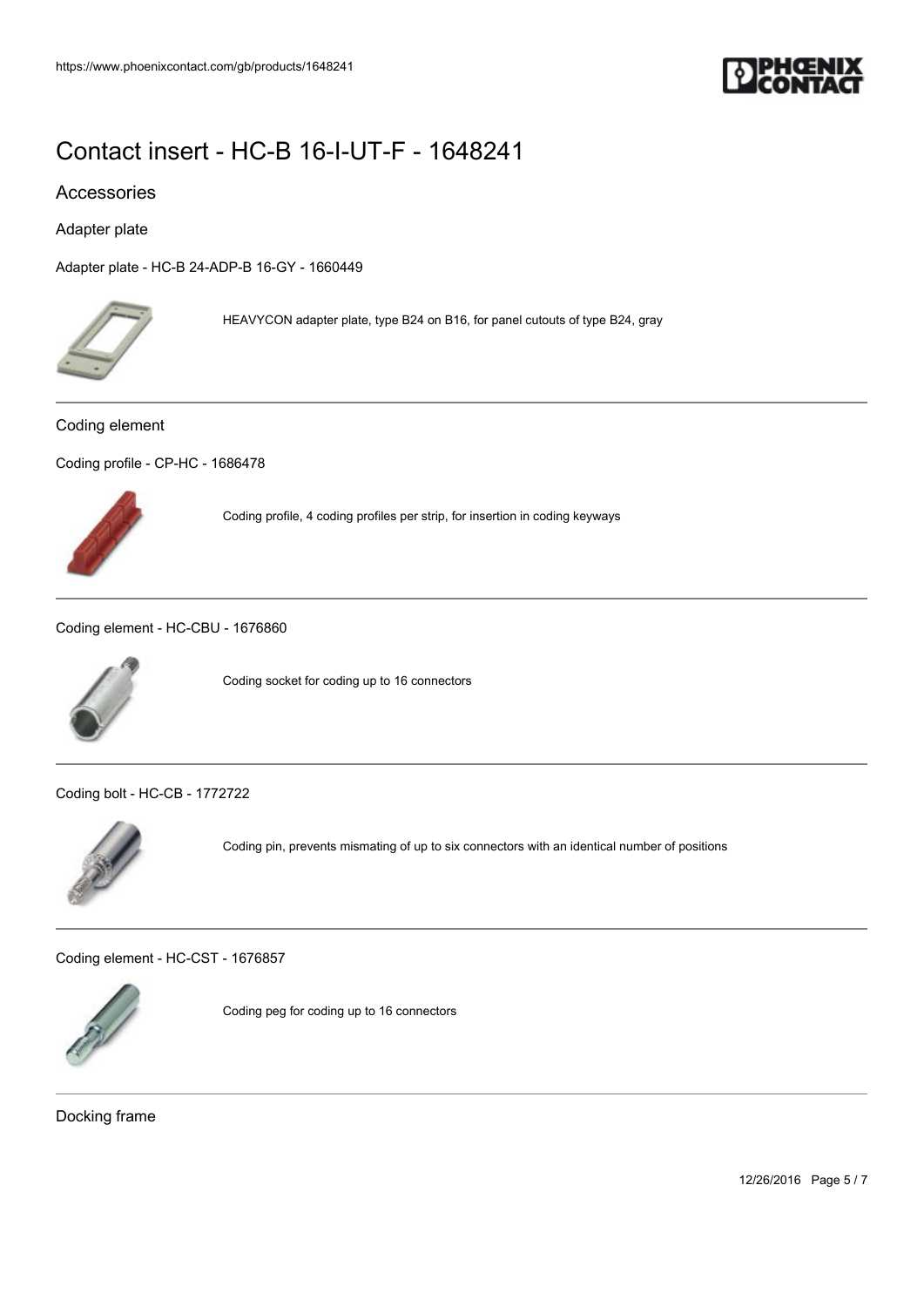

### Accessories

[Docking frames - HC-B 16-ANDOCK - 1586138](https://www.phoenixcontact.com/gb/products/1586138)



Docking frame for racks, for contact inserts of B16 type, with four M5 flat headed screws, rack balance x/y axis +- 1.5 mm

Mounting material

[Screw - HC-B-PES - 1604997](https://www.phoenixcontact.com/gb/products/1604997)



PE screw, for contact inserts HC-B / HC-BB / HC-DD / HC-D40 / HC-D64

[PE multiplier - HC-B-3PE - 1644326](https://www.phoenixcontact.com/gb/products/1644326)



PE multiplier, for three PE connections, for HC-B (besides HC-B..E..ZZ) / HC-BB / HC-DD / HC-D40 / HC-D64 contact inserts

[Strain relief clamp - HC-B-ZG - 1685327](https://www.phoenixcontact.com/gb/products/1685327)



Strain relief clamps contact inserts of series: B-, BB-, D 40, D 64, DD and HV, straight cable exit

[Strain relief clamp - HC-B-ZS - 1685330](https://www.phoenixcontact.com/gb/products/1685330)



Strain relief clamps contact inserts of series: B-, BB-, D 40, D 64, DD and HV, lateral cable exit

Plug assembly frame